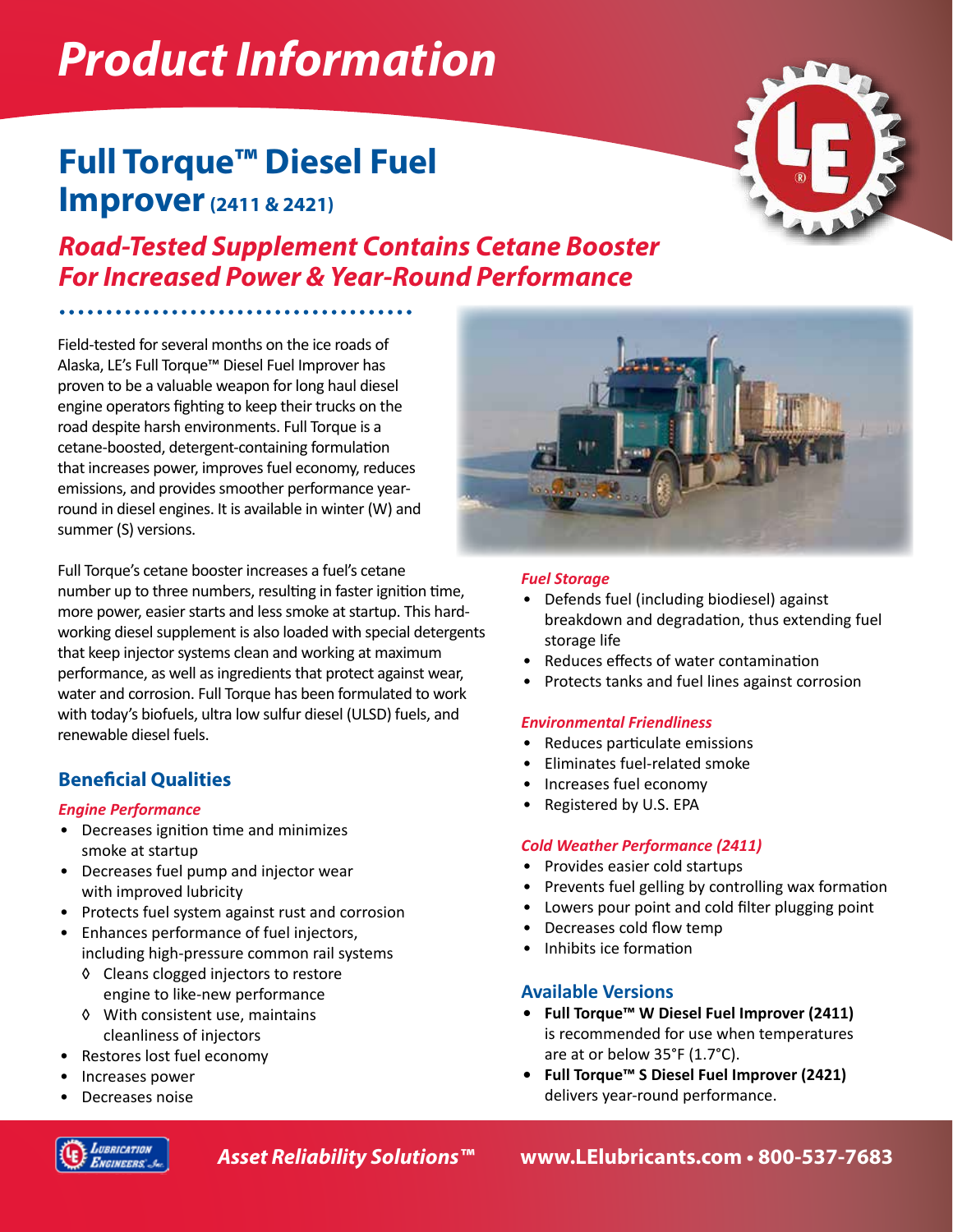







Fuel Lubricity Test (HFRR)



ASTM D6079 & D7688: Evaluating Lubricity of Diesel Fuels by High-Frequency Reciprocating Rig Indicates measurement of wear scar in microns. Better fuel lubricity means less wear.

#### **Cold Filter Plugging Point Test (CFPP)**



ASTM D6371: Cold Filter Plugging Point of Diesel and Heating Fuels Full Torque performed better than three competitive fuel improvers (only winter versions were tested). This test shows a fuel improver's ability to help fuel maintain flow from tank to engine as temperatures decrease.

1919 E. Tulsa • Wichita, KS 67216 • Fax: 800-228-1142 LE operates under an ISO 9001 Certified Quality System. **www.LElubricants.com • 800-537-7683**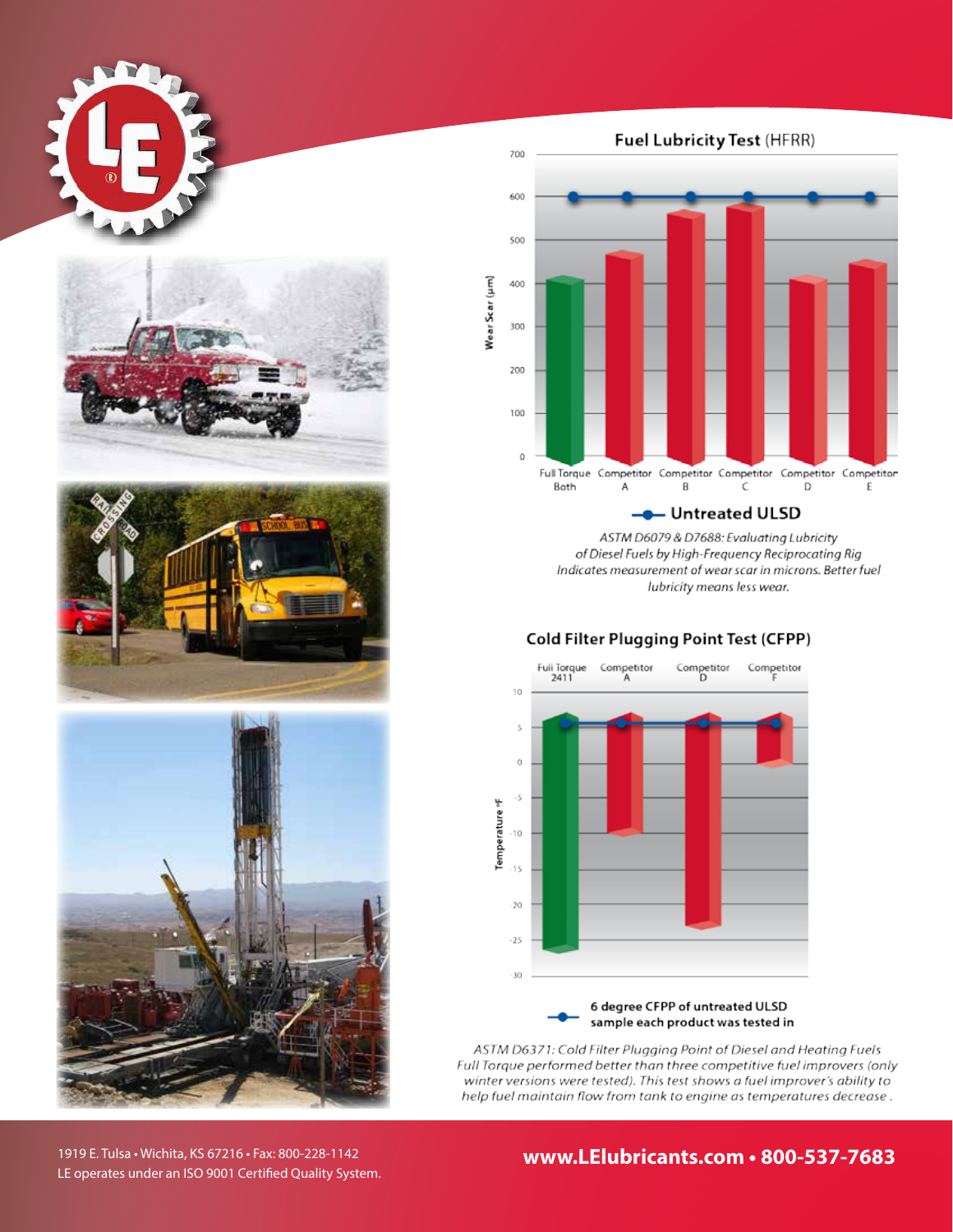#### **Fuel Stability Test**



ASTM D6468: High Temperature Stability of Middle Distillate Fuels Filter pad rating indicates light reflectance from the filter; the lower the number; the worse the performance (indicating more deposits on the filter).



**Rust Preventative Test** 

NACE International was founded as National Association of Corrosion Engineers in 1943. The ratings are like grades, with "A" being the best and "D" the worst.







### **Fuel Injectors**



*Dirty*



*Clean*

*LE's Full Torque Diesel Fuel Improver keeps fuel injectors clean for optimum atomization of the fuel. As seen in the above images, the clean injectors have an optimized spray pattern, meaning the fuel is spread out in the combustion chamber as evenly as possible to get an efficient burn, providing the engine with full power. With dirty – or clogged – injectors, the incomplete combustion means decreased power, reduced fuel economy and increased emissions.*

## *Asset Reliability Solutions™* **www.LElubricants.com • 800-537-7683**